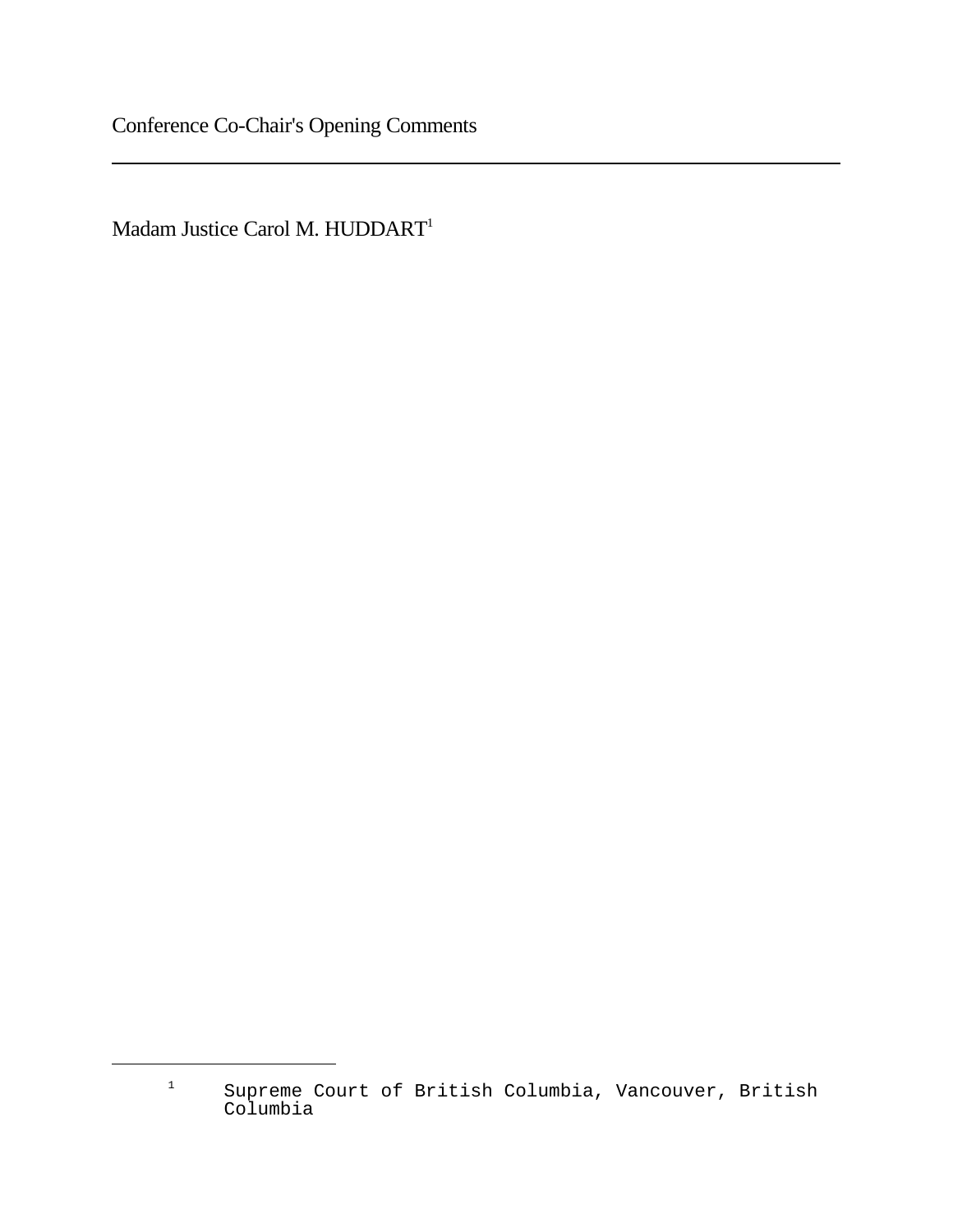It has become commonplace in recent years to say that the Supreme Court of Canada has begun to revolutionize the common law rules of evidence. Whether or not we believe that a case by case analysis informed by the "principled" approach adopted by the Supreme Court improves the fairness of the decision-making process, those of us who are decision-makers have learned that we must undertake that analysis. It is not always an easy task. We are aided when counsel accept their task of educating us to the principles and policy that underlie their objections. We are aided by academics who expound those principles and policy, whether in theoretical articles or in critiques of our rulings. And we are aided by some codified rules.

Il est maintenant courant de demander aux responsables et à ceux qui comparaissent devant eux, de reconnaître la diversité de notre communauté et le droit à l'égalité devant la loi garanti par la *Charte* lorsqu'ils étudient la preuve et les conséquences de leurs conclusions. Cette nouvelle optique a amené les changements que vous connaissez dans les règles qui gouvernent le ouï-dire, les déclarations antérieures incompatibles, les communications privilégiées, l'exemption de communication entre époux, et le témoin vulnérable. Elle a remis en question la pertinence de la preuve fournie par les plaignants. Cette même nouvelle optique incite les avocats à faire appel aux opinions des témoins-experts en science sociales afin de s'assurer que les responsables écoutent avec une empathie bien informée leur permettant de se libérer des préjugés et des idées toutes faites.

The new perspective has also led to renewed interest in the codification of more rules of evidence. This permits the legislator, representing the citizen, a role in determining the process of proof.

Au fur et à mesure que les règles [sur la preuve] de la common law sont remplacées par des techniques de filtrage moins précises, au fur et à mesure que les législateurs interviennent dans des domaines traditionellement considérés comme chasses gardées de la magistrature, quiconque est impliqué dans la résolution des conflits ou dans la prise de décisions devient plus conscient de l'importance d'une compréhension du processus de la présentation de la preuve et de la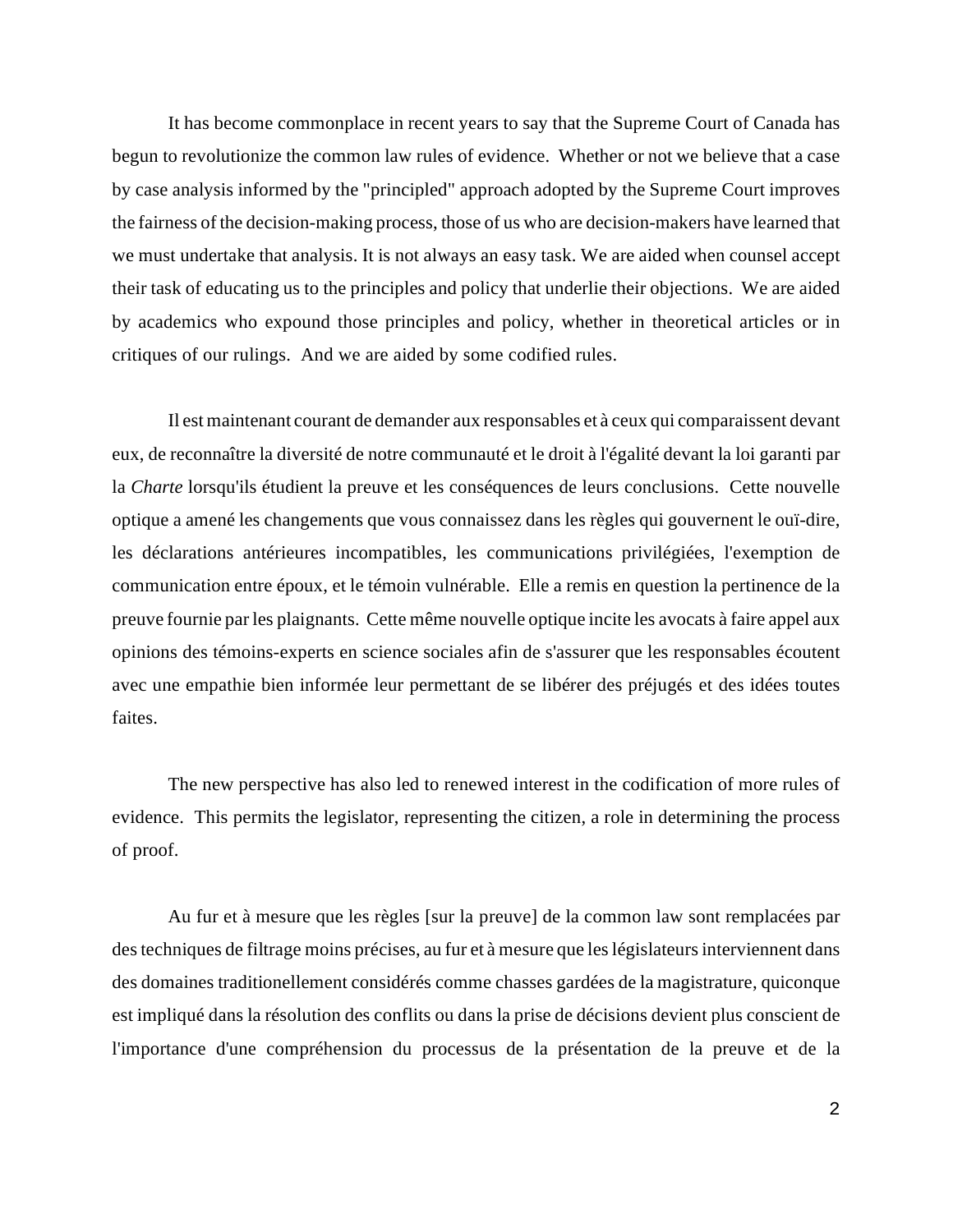détermination des faits. Plus on apprécie la diversité de notre communauté, plus on s'intéresse à savoir la façon dont les responsables arrivent à leurs décisions.

And so we are here.

We hope this conference will provoke discussion and analysis of the evidentiary issues facing judicial and administrative decision makers. We hope, too, that the conference will give all of us the opportunity to ask ourselves fundamental questions about our system of conflict resolution. The process of proof and decision-making in the adversarial system is expensive. In the years to come we are likely to hear more from our community about the "prohibitive costs" involved in conflict resolution as we do it. We are privileged to have among our participants a significant number of decision-makers from administrative tribunals. During the next three days we will have the opportunity to learn from each other how we make decisions. Such an exchange of knowledge is one of the reasons the CIAJ was founded. As we discuss the process of proof and decision-making over the next 3 days, we hope you will consider the appropriate role of specialized tribunals with limited rights of appeal in an time when the citizen asks much of its judicial system but has higher priorities for tax monies.

On a conçu la conférence de manière à encourager la participation car il y a autant, sinon plus, d'expérience et de savoir parmis les participants que parmis les conférenciers. Nous nous sommes efforcés de réunir des conférenciers aptes à nous informer et à guider nos discussions.

We begin with Chief Justice McEachern - one of British Columbia's outstanding trial lawyers he advocated the causes of his clients in criminal and civil cases so well that he was the obvious person to become Chief Justice of the trial court when Chief Justice Nemetz became the Chief Justice of the province. He filled that position so well that he was the obvious person to replace Chief Justice Nemetz on his retirement. The problems we trial judges have with him in any of his capacities are only two: he tells us in unambiguous language where we have erred; and he sets a very high standard for volume of work.